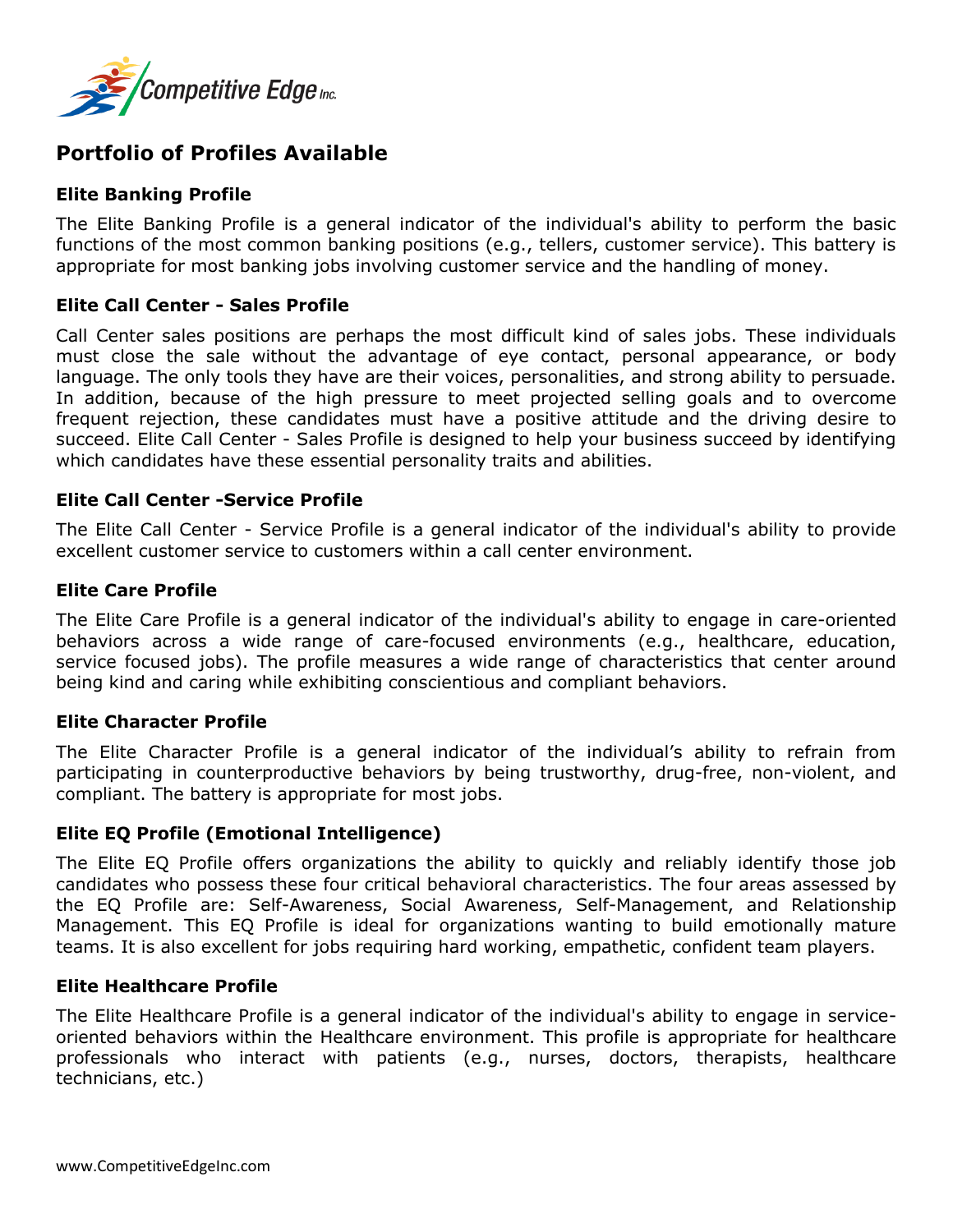

## **Elite Hospitality Profile**

The Elite Hospitality Profile is a general indicator of the individual's ability to perform the basic functions of entry-level, customer facing hospitality jobs (e.g., front desk personnel, bell hops, food servers, customer service).

#### **Elite Industrial Profile**

The Elite Industrial Profile is a general indicator of the individual's ability to perform the basic skills that underlie most entry-level through supervisory positions within a manufacturing or light industrial setting, such as basic math, assembly, and inspection. Other key characteristics assessed are safety, responsibility, and reliable work habits.

#### **Elite Innovation Profile**

The Elite Innovation Profile is a general indicator of the individual's ability to be creative and open minded in his/her thought process. It also assesses the degree to which the individual has an interest in problem solving and has the initiative and dedication to carry out his or her ideas. This profile is ideal for jobs requiring the generation and implementation of creative and original thoughts and ideas.

#### **Elite Intellect Profile**

Research from the testing literature regarding intelligence consistently shows that cognitive ability is a valid predictor of job performance, learning ability and training success, across most, if not all, jobs. The Elite Intellect Profile helps employers accurately test a candidate's level of general cognitive ability: logical reasoning, verbal reasoning, and overall intellect. More specifically, the test measures the individual's potential to be trained, to effectively and efficiently solve problems, to communicate clearly and to comprehend complex relationships. This test is ideal for identifying individuals who will encounter situations requiring the learning of complex tasks, the ability to process and understand information quickly and the ability to consolidate information from various sources to come up with appropriate solutions to problems.

## **Elite Mechanical Aptitude Test**

The Mechanical Aptitude Test (MAT) provides a valid, reliable, and objective measure of an individual's knowledge of general mechanical concepts. The test consists of 30 questions that touch on the following areas: Electrical, Measurement, Mechanical Movements, Physical Properties, Spatial Reasoning, and Tools.

#### **Elite Personality Profile**

The Elite Personality Profile is a general indicator of the individual's strength or weakness on ten personality dimensions generally perceived to be important for a wide range of occupations. The individual scale scores offer detailed insights with respect to the applicant's personality and potential job fit.

#### **Elite Retail Profile**

The Elite Retail Profile is a general indicator of the individual's ability to perform the basic functions of entry-level retail jobs including cashier, stock, and customer service personnel. If the job requires sales, additional sales-related scales can be incorporated.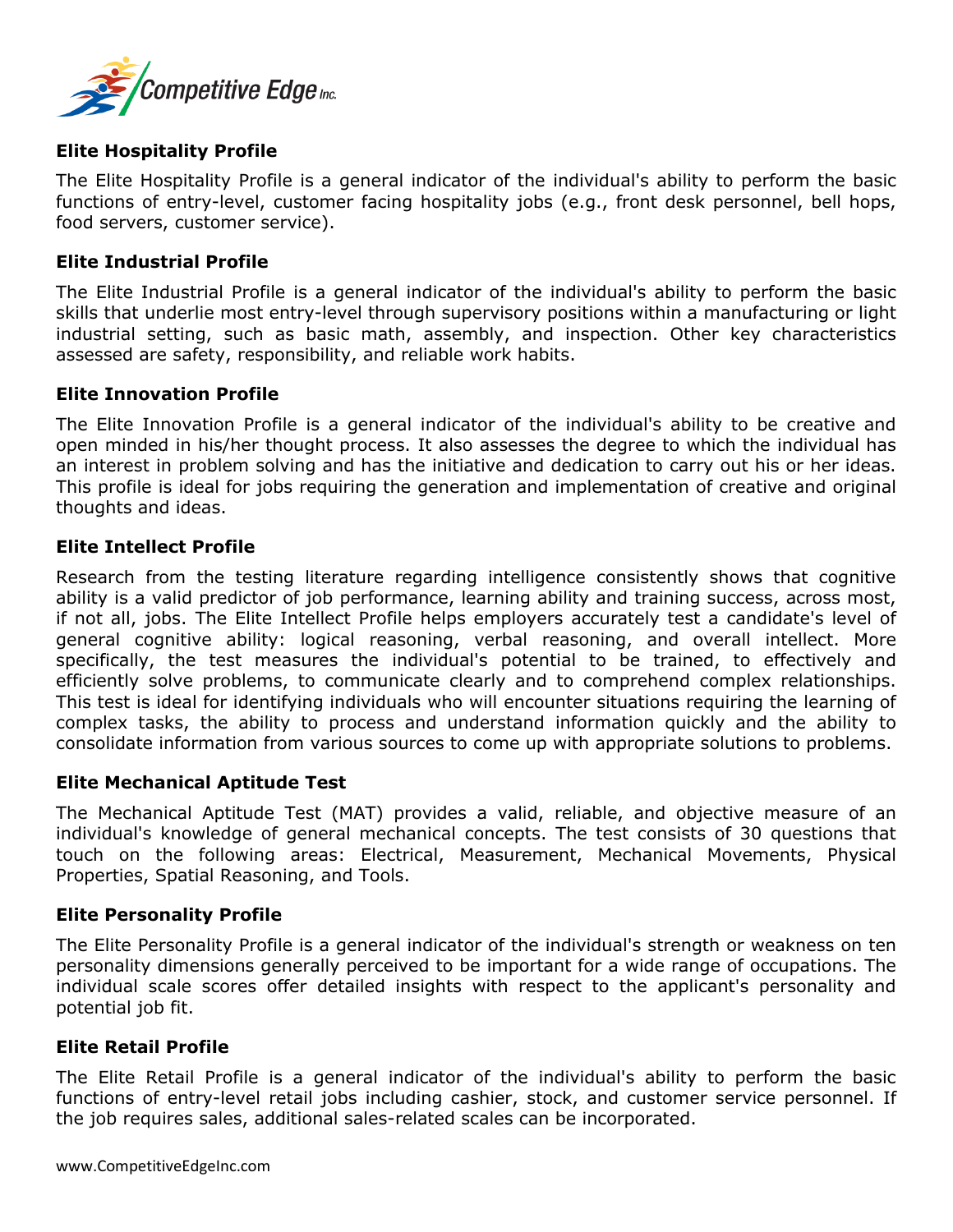

#### **Elite Sales Hunter Profile**

The Sales Hunter Profile is a general indicator of the individual's ability and desire to be achievement driven, outgoing, confident and an overall go-getter. These characteristics have been scientifically proven to be predictive of top sales and management performance.

#### **Elite Service Profile**

The Elite Service Profile is a general indicator of the individual's ability to engage in serviceoriented behaviors as defined by the scales in this battery. This battery is appropriate for all jobs that require service-related interaction with prospects and/or customers.

#### **Elite Skills Profile**

The Elite Skills Profile is a general indicator of the individual's ability to perform the basic skills that underlie most entry-level through supervisory positions (i.e., math skills, attention to detail, grammar, and basic writing ability).

#### **Elite Staffing Profile**

The Elite Staffing Profile is a general indicator of the individual's ability to perform basic skills required of most entry-level through supervisory jobs along with the ability to be hard working, responsible and trustworthy.

#### **Elite Supervision Profile**

The Elite Supervision Profile is a general indicator of the individual's ability to mentor and supervise others. Adding the Reasoning component helps identify those who have the ability to learn quickly and problem solve.

## **Elite Transportation Profile**

The Elite Transportation Profile is a general indicator of the individual's ability to behave responsibly, be safety conscious and follow rules and procedures. This profile is ideal for drivers and warehouse packers and shippers.

#### **OCEAN**

The Big Five or Five Factor model of personality is considered to be the most widely accepted theory of personality in use today. Decades of research focusing on personality measurement has uncovered five (5) broad dimensions of personality. These five dimensions are: Openness, Conscientiousness, Extraversion, Agreeableness and Neuroticism (Negativity); hence the "OCEAN" acronym. Someone's personality is made up of a combination of each of these dimensions. For example, someone could have a high degree of work ethic (high Conscientiousness), may be shy (low Extraversion), is very kind (high Agreeableness), has a positive demeanor (low Negativity), and is very creative (high Openness). Research suggests that personality tends to be stable over time and is associated with a wide range of life outcomes, including academic achievement, personal stability, physical health, and job success.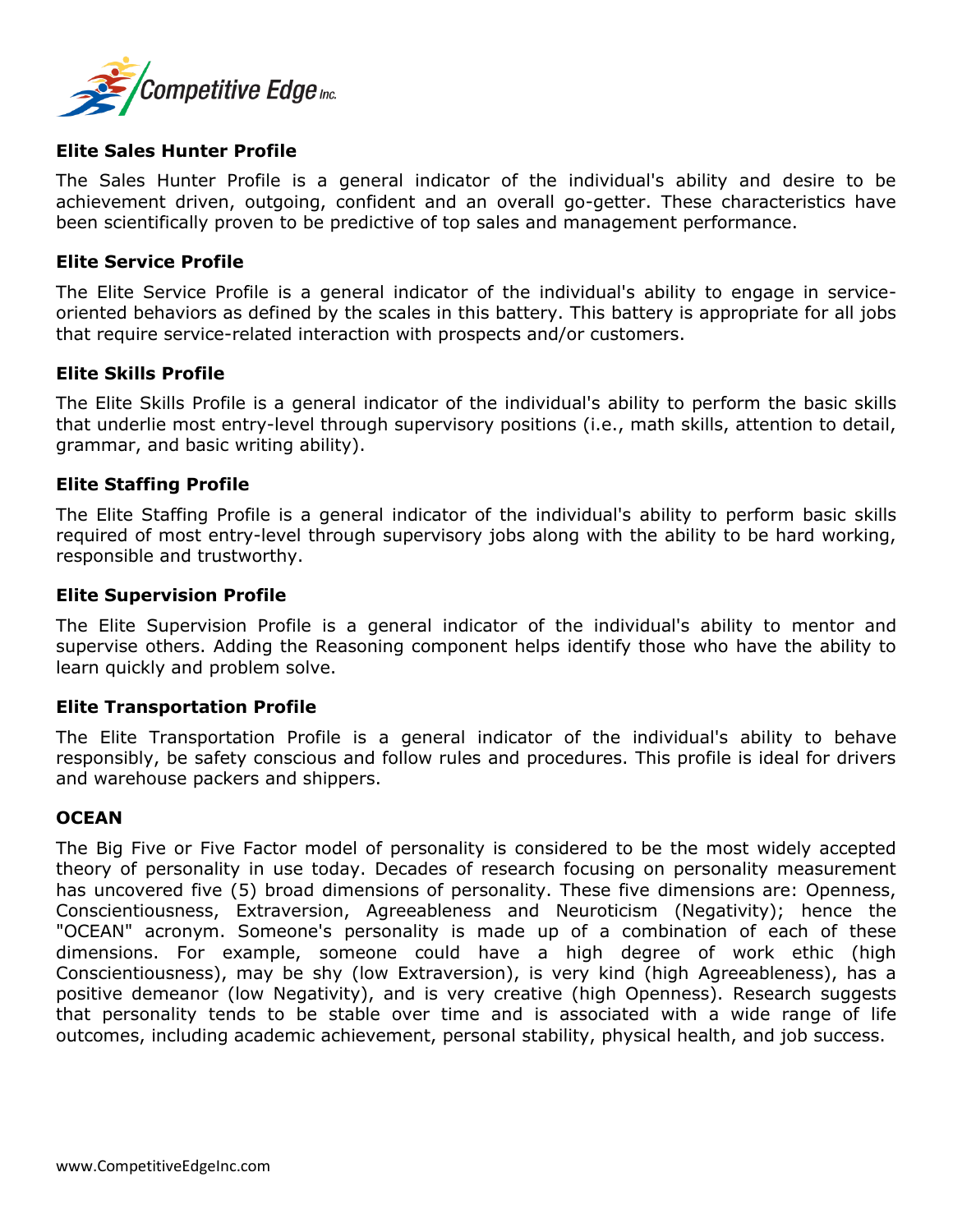

# **Positive Attitude Profile**

Employing individuals with a positive attitude is as critical to your business as the quality of your product or the effectiveness of your services. A positive employee mindset promotes a better working environment, increases customer loyalty, and is repeatedly ranked as one of the most important traits by employers worldwide. The Positive Attitude Profile was developed to quickly help organizations identify those individuals who possess four critical behavioral characteristics associated with a positive disposition.

## **Situational Judgment Test - Helpline**

Excellence in customer service is critical to the success of service organizations and manufacturers of products that require reliable service. With the increasing number of businesses capable of providing quality products at a reasonable price, customer service has become the competitive difference. Given the importance of providing excellent customer service in the present and future marketplace, organizations need to employ individuals who possess a high degree of service skills and who apply those skills effectively. SJT - Helpline consists of attitudinal, behavioral, and situational questions aimed at assessing the candidate's ability to problem solve and use appropriate judgment while performing in a service function. The test was developed to assist organizations in identifying those who have a strong service orientation, meaning individuals who possess and demonstrate those skills necessary for providing excellent service.

## **Situational Judgment Test - Service**

Excellence in customer service is critical to the success of service organizations and manufacturers of products that require reliable service. With the increasing number of businesses capable of providing quality products at a reasonable price, customer service has become the competitive difference. Given the importance of providing excellent customer service in the present and future marketplace, organizations need to employ individuals who possess a high degree of service skills and who apply those skills effectively. SJT - Service consists of attitudinal, behavioral, and situational questions aimed at assessing the candidate's ability to problem solve and use appropriate judgment while performing in a service function. The test was developed to assist organizations in identifying those who have a strong service orientation, meaning individuals who possess and demonstrate those skills necessary for providing excellent service.

#### **Situational Judgment Test - Supervisor**

Effective supervisors need to have excellent employee relation skills. They must be able to motivate their staff and have team building abilities. They must also have excellent problemsolving skills and must be able to plan and organize effectively. Without these essential characteristics among its leadership staff, an organization is likely to run into serious problems with respect to company morale, focus, productivity, and overall performance.